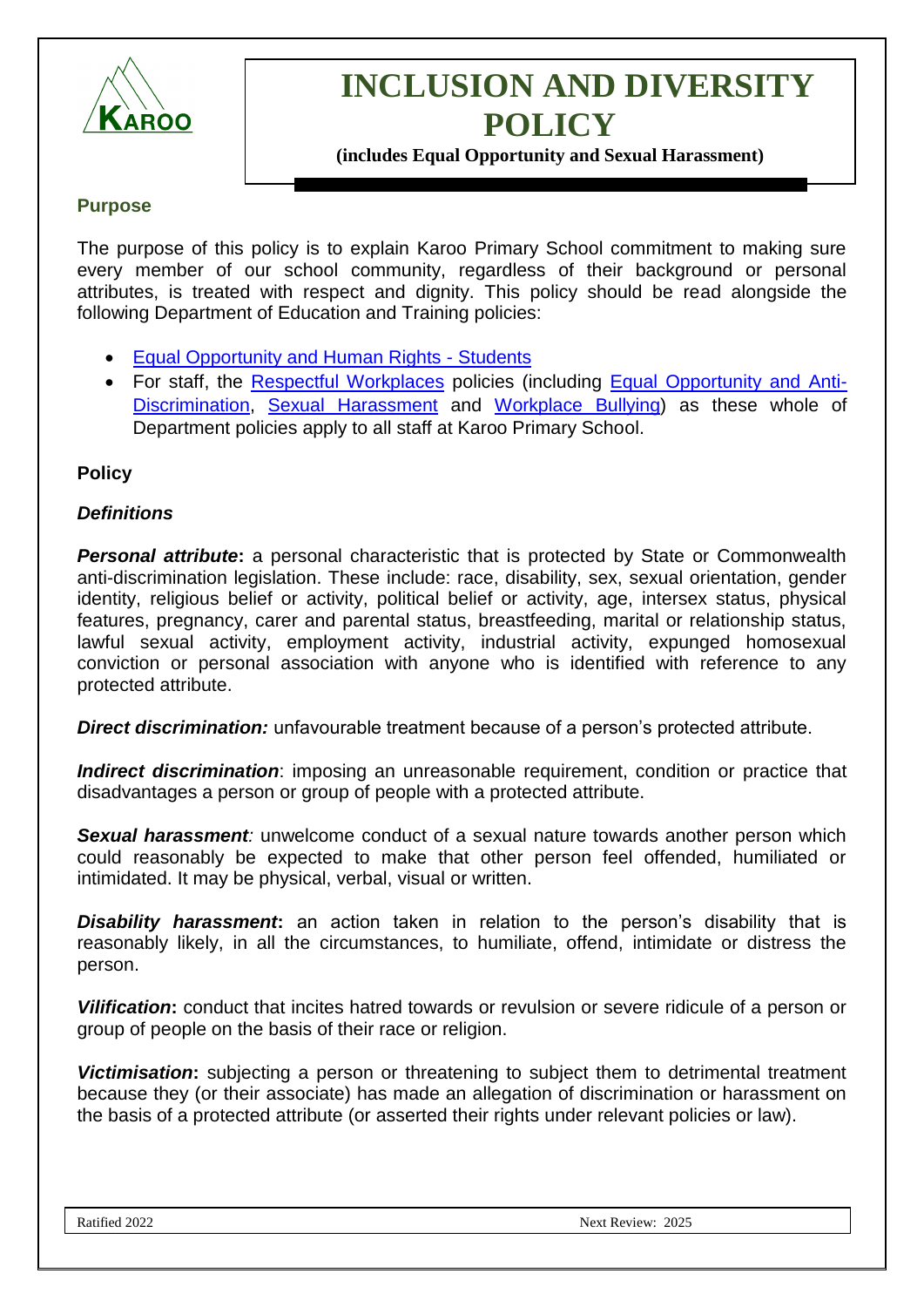### *Inclusion and diversity*

Karoo Primary School strives to provide a safe, inclusive and supportive school environment which values the human rights of all students and staff.

Karoo Primary School is committed to creating a school community where all members of our school community are welcomed, accepted and treated equitably and with respect regardless of their backgrounds or personal attributes such as race, language, religious beliefs, gender identity, disability or sexual orientation so that they can participate, achieve and thrive at school.

Karoo Primary School acknowledges and celebrates the diversity of backgrounds and experiences in our school community and we will not tolerate behaviours, language or practices that label, stereotype or demean others. At Karoo Primary School we value the human rights of every student and we take our obligations under anti-discrimination laws and the Charter of Human Rights and Responsibilities seriously.

Karoo Primary School will:

- Actively nurture and promote a culture where everyone is treated with respect and dignity
- Ensure that students are not discriminated against (directly or indirectly) and where necessary, are reasonably accommodated to participate in their education and school activities (eg schools sports, concerts, on the same basis as their peers)
- Acknowledge and respond to the diverse needs, identities and strengths of all students
- Encourage empathy and fairness towards others
- Challenge stereotypes that promote prejudicial and biased behaviours and practices
- Contribute to positive learning, engagement and wellbeing outcomes for students
- Respond to complaints and allegations appropriately and ensure that students are not victimised.

Bullying, unlawful discrimination, harassment, vilification and other forms of inappropriate behaviour targeting individuals or groups because of their personal attributes will not be tolerated at Karoo Primary School. We will take appropriate measures, consistent with our *Student Wellbeing and Engagement* and *Bullying* policies to respond to students who demonstrate these behaviours at our school.

Students who may have experienced or witnessed this type of behaviour are encouraged to speak up and to let their teachers, parents or carers know about those behaviours to ensure that inappropriate behaviour can be addressed.

#### *Reasonable adjustments for students with disabilities*

Karoo Primary School also understands that it has a legal obligation to make reasonable adjustments to accommodate students with disabilities. A reasonable adjustment is a measure or action taken to assist students with disabilities to participate in their education on the same basis as their peers. Reasonable adjustments will be made for students with disabilities in consultation with the student, their parents or carers, their teachers and if appropriate, their treating practitioners. Our school may consult through Student Support Group processes and in other less formal ways. For more information about support available